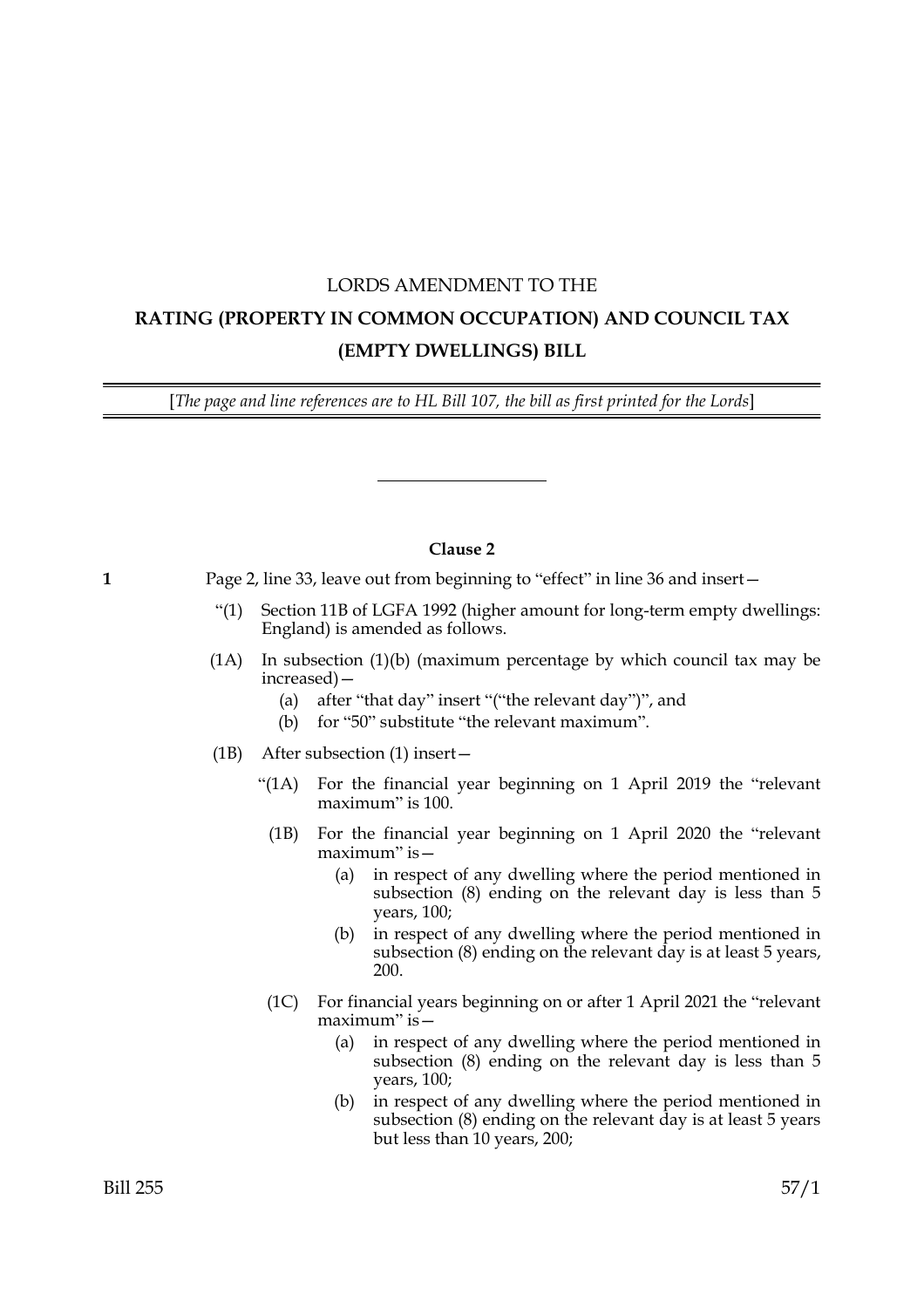(2) The amendments made by subsections (1) to (1B) have"